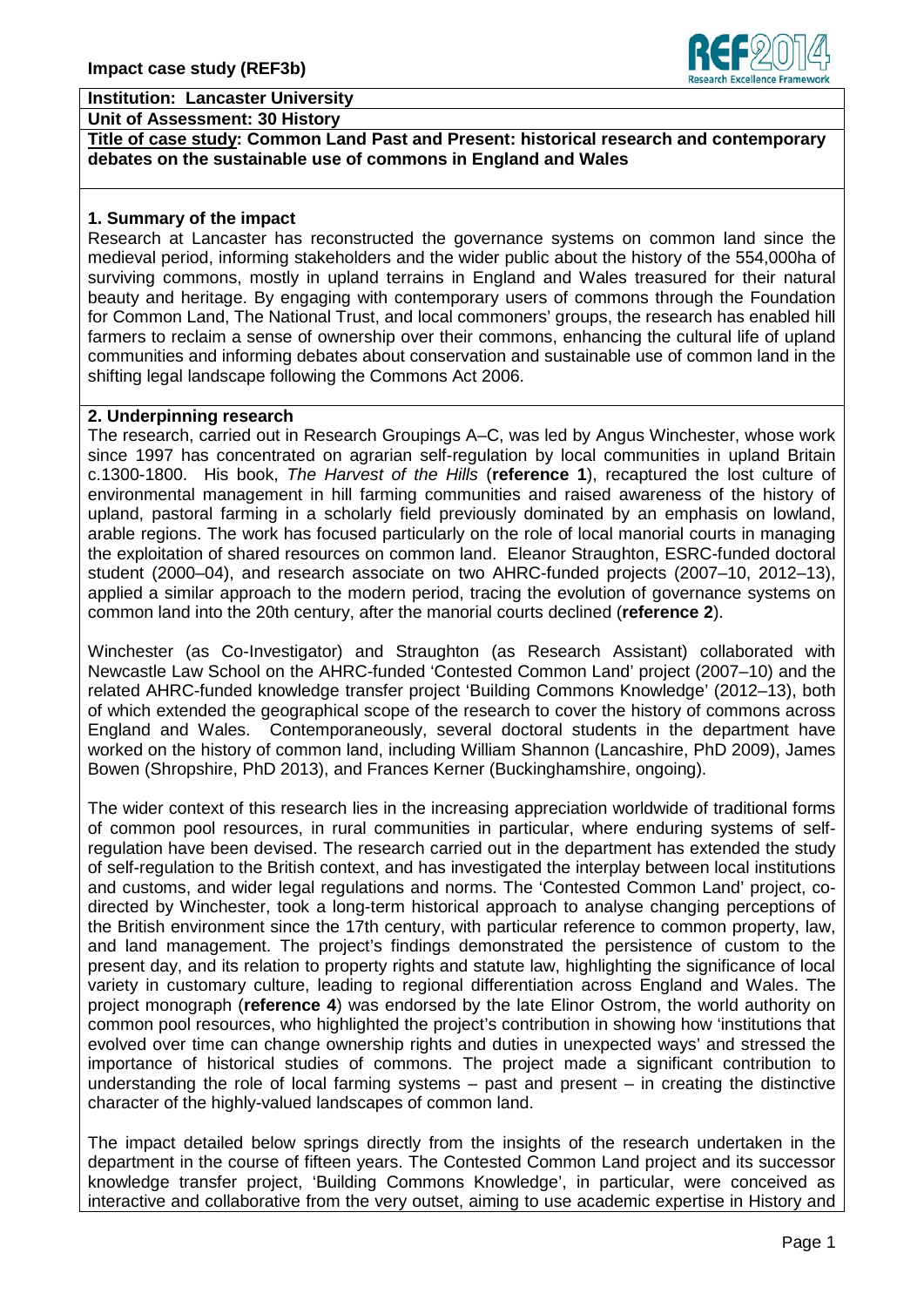

Law from the medieval to the modern period in the service of community interests and the environment.

### **3. References to the research**

- **1. 2000** A. J. L. Winchester, *The Harvest of the Hills: Rural Life in Northern England and the Scottish Borders, 1400-1700*, Edinburgh: Edinburgh University Press, 2000. '... a superbly documented, searching study that will surely become a classic. ... a landmark in guiding us to understand the history of pastoral England.' (Joan Thirsk in *Economic History Review* LIV (4). Copy available on request.
- **2. 2008** E. A. Straughton, *Common Grazing in the Northern English Uplands, 1800*–*1965: A History of National Policy and Local Practice with Special Attention to the Case of Cumbria,*  Lampeter & Lewiston: Edwin Mellen, 2008. '... an engaging and original book which should be read by anyone with an interest in the history of common property' (Paul Warde in *Rural History* 22 (1). Copy available on request.
- **3. 2010** A. J. L. Winchester and E. A. Straughton, 'Stints and sustainability: Managing Stock Levels on Common Land in England, c.1600-2006', *Agricultural History Review,* 58 (1) (2010), 29–47, in REF2014
- **4. 2011** C. P. Rodgers, E. A. Straughton, A. J. L. Winchester and M. Pieraccini, *Contested Common Land: Environmental Governance, Past and Present*, London: Earthscan, 2011, in REF2014

### **The research was supported by the following competitive research grants**:

- **1.** Leverhulme Research Fellowship for work on *Environmental history of Upland Commons* (Ref: RF&G/3/980008) awarded to Dr A. J. L. Winchester. Value: £8,784. Period of grant: 12 months, 1998–9
- **2.** AHRC Landscape & Environment Programme Large Research Project: '*Contested Common Land: Environmental Governance, Law and Sustainable Land Management c. 1600*–*2006*' (Award ref: AH/E510310/1), awarded to Professor C. P. Rodgers (Newcastle Law School, PI), Dr A. J. L. Winchester (Co-I) and Dr P. Olivier (Institute for Informatics, Newcastle University, Co-I). Value: £263,007. Period of grant: 1 February 2007–31 January 2010 (extended to 31 May 2010)
- **3.** AHRC Follow-On Funding Scheme: '*Building Commons Knowledge'* Project (Award ref: AH/J013951/1), awarded to Professor C. P. Rodgers (Newcastle Law School, PI), Professor A. J. L. Winchester (Co-I). Value: £93,572. Period of grant: 1 July 2012–30 June 2013

# **4. Details of the impact**

Recent years have witnessed a resurgence of public interest in common land, often (erroneously) thought to be land belonging to everyone, at a time when the environmental value of traditional forms of land use is increasingly appreciated. The department's work on common land has contributed to the growing public interest in commons by placing modern perceptions in historical context. Its significance and reach are indicated by the AHRC's decision to select the Contested Common Land project as one of four impact case studies from research grants made under the Landscape & Environment Programme and to use it to illustrate the wider value of humanities research. Writing in *The Public Value of the Humanities* (ed. Jonathan Bate, 2011), Stephen Daniels and Ben Cowell described the research as having 'helped reconstruct the collective memory of common land ... As well as informing and improving the governance of commons the project has enhanced wider scholarly understanding and public awareness' (**source 1**). As this suggests, the research has had impact in two main areas: **i)** enhancing public awareness; **ii)** informing contemporary debates on the governance of commons.

**i). Enhancing public awareness of the culture of common land in England and Wales**. This impact has been achieved in the following ways:

• *The Harvest of the Hills*, nominated by readers of *The Guardian* (30 July 2005) as a 'great classic of British nature writing', has served as an awareness-raising study, highlighting the distinctive hill farming culture of northern England, as can be seen from its citations in websites as diverse as those of Cross Fell Commoners' Association, Moniaive Community Action Project, the Cumbria Hill Farming website, Yorkshire Dales National Park Authority's 'Out of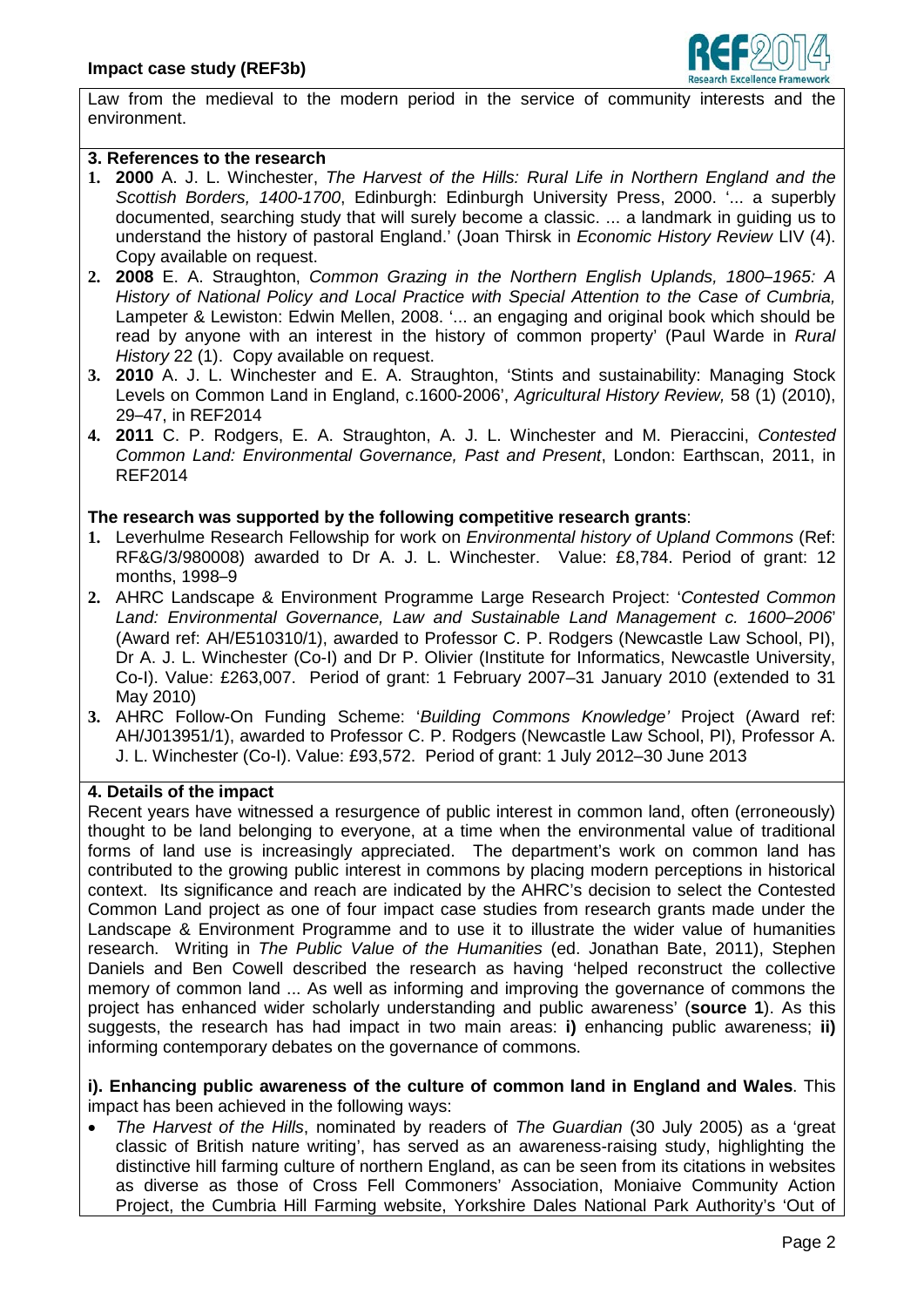

Oblivion' pages and English Heritage's 'Introductions to Heritage Assets' pages.

- The Contested Common Land project website [\(http://commons.ncl.ac.uk/](http://commons.ncl.ac.uk/)) has become a valued national resource in its own right, praised by Natural England: 'the amateur with an interest in the history of the local common ... will find much there to inspire and guide research' (**source 2**).
- Talks to local history and archaeological societies since 2008, namely Eskdale Local History Society, Ingleborough Archaeology Group, Middleham & Dales Local History Group, Caldbeck Local History Society (audiences of c.30 at each), Upper Wharfedale Field Society (80) and Hexham Local History Society (70), and to larger audiences of interested public and other stakeholders at study days organised by the Centre for North West Regional Studies (Lancaster, February 2009; attendance 82) and Yorkshire Dales National Park Authority (Grassington, April 2010; attendance c.180), have reached a total audience of over 500 (**source 3**). These meetings were used to impart knowledge and share experience concerning traditional land-use systems, thereby further raising awareness of past and present practices.
- In the Chilterns, Frances Kerner, a doctoral student, worked with the Chiltern Conservation Board in 2012–13 to engage Year 4 primary school children in studying the past and future of common land in West Wycombe, Bucks. (**source 4**).

As part of the Building Commons Knowledge project in 2012–13, the department devised a dedicated online 'toolkit' and ran a series of workshops across England and Wales for commoners and other members of the public, designed to encourage grassroots research into the history of commons, particularly by capturing communal memory and oral testimony throughout the 20th century. The resulting 'Commons Stories', the fruits of this community-generated knowledge, are posted on the project website (http://commons.ncl.ac.uk/?page id=597). Local activity in capturing 'Commons Stories' has fostered community cohesion by involving different elements of the community in reclaiming a sense of communal 'ownership' of common land. Pat Garside, chair of the local history society at Bampton, Cumbria, confirmed that the 'formulation of the ... project and the provision of the 'toolkit' meant that farmers, commoners and local historians could collaborate in a structured way ... and together produce a greater understanding of the issues involved in the use and management of common land. ... the Commons project has established and reinforced social links in a very positive way'. (**sources 5** and **6**)

The cumulative impact of all these activities has raised the public awareness of the culture of common land in England and Wales, its environmental value, and its importance in the cultural heritage, particularly in the uplands.

**ii) Stakeholder engagement, informing debates surrounding the governance of common land today.** By stressing local diversity in the history of management systems, the research has highlighted the relevance of past experience when devising current and future management strategies. The Contested Common Land project not only informed the public of the living heritage of traditional hill farming culture but demonstrated to stakeholders its continuing relevance in managing common land. For example, the research analysed a set of byelaws from Eskdale, Cumbria, dating from 1587, which continued to govern the use of the common until the late 20th century. Even after the Commons Registration Act 1965, one of the first decisions of the newlyfounded Eskdale Commoners' Association was to obtain a copy of the 1587 byelaws. As Daniels and Cowell commented, 'The project has effectively reintroduced this text to the commoner community as a whole, as part of the initiative to restore flexibility and local custom in the governance of Eskdale Common, and to address the new requirements of environmental law; a sustainable text for a sustainable landscape' (**source 1**).

This impact has been achieved through the following channels:

• Two symposia held in Lancaster and Newcastle, bringing together academics, policy makers and practitioners with c.20 invited participants at each, including representatives of DEFRA, Natural England, Countryside Council for Wales, Scottish Crofting Federation, Association of Commons Registration Officers, and Federation of Cumbrian Commoners. Commenting on the symposia, Gwyn Jones of the European Forum on Nature Conservation & Pastoralism noted that 'socio-economic and policy discussions are rather emasculated without a strong feel